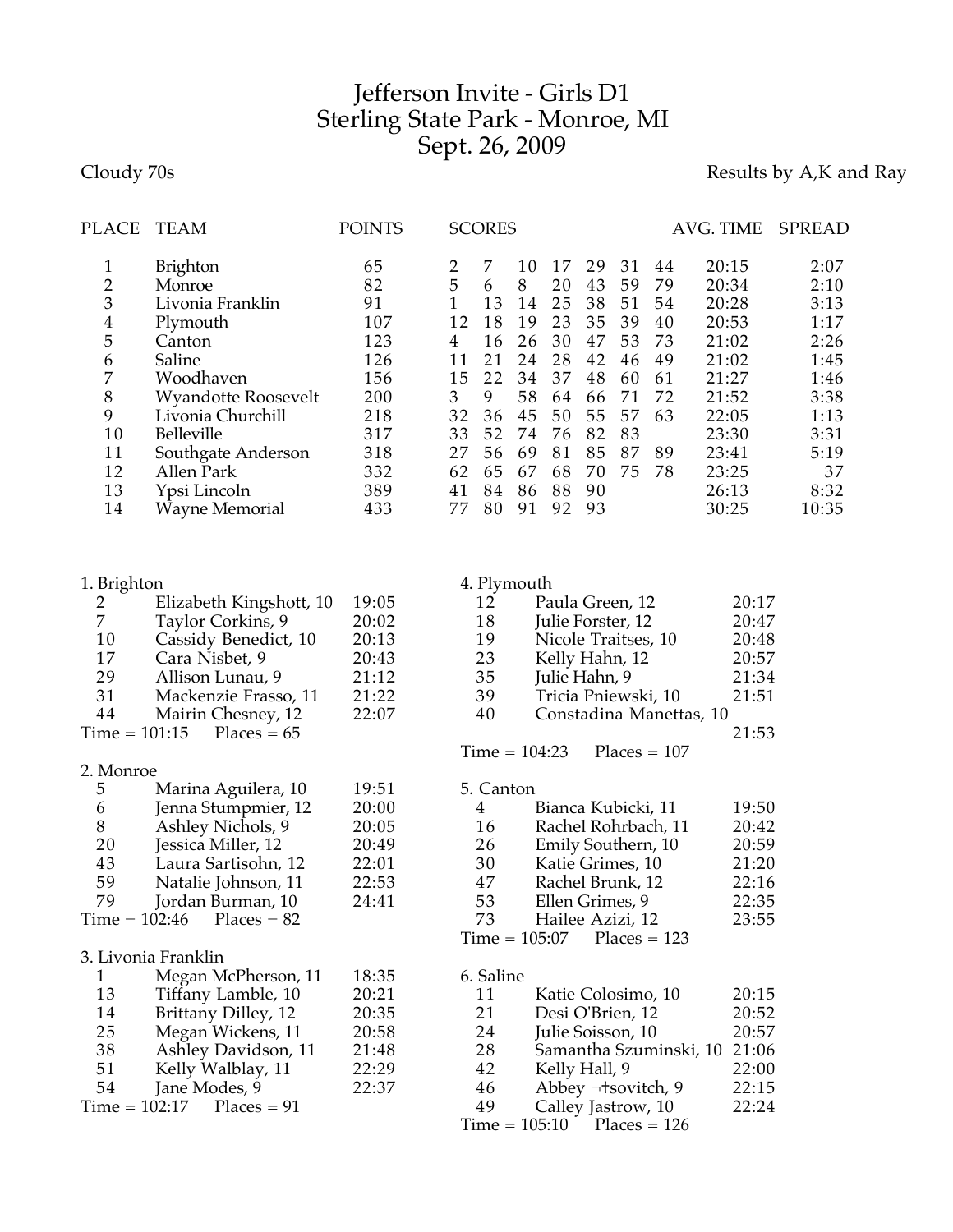|                 | 7. Woodhaven                                        |                |  |  |  |  |
|-----------------|-----------------------------------------------------|----------------|--|--|--|--|
| 15<br>22        | Brooke Austin   11<br>Ashley Dingess -+12           | 20:37<br>20:56 |  |  |  |  |
| 34              | Ashley Burke  10                                    | 21:32          |  |  |  |  |
| 37              | Samantha Pendrick, 9                                | 21:47          |  |  |  |  |
| 48              | Kirsten Easton, 11                                  | 22:23          |  |  |  |  |
| 60              | Courtney Patterson, 9                               | 23:01          |  |  |  |  |
| 61              | Aundrea Prysock, 12<br>$Time = 107:15$ Places = 156 | 23:03          |  |  |  |  |
|                 |                                                     |                |  |  |  |  |
|                 | 8. Wyandotte Roosevelt                              |                |  |  |  |  |
| 3 <sup>1</sup>  | Cara Smock, 11                                      | 19:43          |  |  |  |  |
| 9               | Megan Weschler, 12                                  | 20:11          |  |  |  |  |
| 58              | Mary Kearney, 12                                    | 22:51          |  |  |  |  |
| 64              | Shelby Loselle, 11<br>Laura Lowrey, 12              | 23:14          |  |  |  |  |
| 66<br>71        | Sarah Stewart, 9                                    | 23:21<br>23:47 |  |  |  |  |
| 72              | Marissa Rickman, 9                                  | 23:53          |  |  |  |  |
|                 | $Time = 109:20$ Places = 200                        |                |  |  |  |  |
|                 |                                                     |                |  |  |  |  |
|                 | 9. Livonia Churchill                                |                |  |  |  |  |
| 32              | Rachel Tomassi, 9                                   | 21:25          |  |  |  |  |
| 36              | Alexis Hickson, 11                                  | 21:45          |  |  |  |  |
| 45              | Sarah Bauman, 11                                    | 22:11          |  |  |  |  |
| 50              | Jessica Raisanen, 11                                | 22:25          |  |  |  |  |
| 55              | Kayla Szado, 10                                     | 22:38          |  |  |  |  |
| 57<br>63        | Melissa Roe, 12                                     | 22:48          |  |  |  |  |
|                 | Megan McDonald, 11<br>Time = $110:24$ Places = 218  | 23:13          |  |  |  |  |
|                 |                                                     |                |  |  |  |  |
| 10. Belleville  |                                                     |                |  |  |  |  |
| 33              | Erica Mozdy, 12                                     | 21:28          |  |  |  |  |
|                 |                                                     |                |  |  |  |  |
| 52              | Sammy Rohrback, 11                                  | 22:33          |  |  |  |  |
| 74              | Kortlyn Johnson, 11                                 | 24:03          |  |  |  |  |
| 76              | Brianna Schofield, 9                                | 24:26          |  |  |  |  |
| 82              | Linsay Smith, 9                                     | 24:59          |  |  |  |  |
| 83              | Ryan Patton, 9                                      | 25:17          |  |  |  |  |
|                 | $Time = 117:29$ Places = 317                        |                |  |  |  |  |
|                 |                                                     |                |  |  |  |  |
|                 | 11. Southgate Anderson                              | 21:01          |  |  |  |  |
| 27<br>56        | Meghan Peer, 12<br>Katie Schultz, 12                | 22:40          |  |  |  |  |
| 69              | Alicia Granica, 12                                  | 23:41          |  |  |  |  |
| 81              | Brianna Brennan, 10                                 | 24:43          |  |  |  |  |
| 85              | Megan Cichanski, 12                                 | 26:20          |  |  |  |  |
| 87              | Jill Mazur, 10                                      | 26:43          |  |  |  |  |
| 89              | Sarah Doute, 12                                     | 29:33          |  |  |  |  |
| $Time = 118:25$ | $Places = 318$                                      |                |  |  |  |  |
| 12. Allen Park  |                                                     |                |  |  |  |  |
| 62              | Olivia Johnson, 10                                  | 23:09          |  |  |  |  |
| 65              | Emily Galloway, 10                                  | 23:17          |  |  |  |  |
| 67              | Melissa Webb, 12                                    | 23:24          |  |  |  |  |
| 68              | Kathlyn Oyafuso, 10                                 | 23:25          |  |  |  |  |
| 70              | Gabriela Alcala, 9                                  | 23:46          |  |  |  |  |
| 75              | Casey Ziegler, 9                                    | 24:12          |  |  |  |  |
| 78              | Kaitlyn Sheets, 10<br>$Time = 117:01$ Places = 332  | 24:30          |  |  |  |  |

|    | 13. Ypsi Lincoln             |       |
|----|------------------------------|-------|
| 41 | Alexa Geider, 11             | 21:53 |
| 84 | Samantha Pace, 12            | 25:26 |
| 86 | Samantha Winters, 11         | 26:22 |
| 88 | Allison Chan, 12             | 26:56 |
| 90 | Geneva Chunn, 12             | 30:25 |
|    | $Time = 131:02$ Places = 389 |       |

|    | 14. Wayne Memorial           |       |
|----|------------------------------|-------|
| 77 | Holland Boertje, 10          | 24:28 |
| 80 | Jennifer McCaffery, 10       | 24:42 |
| 91 | Alana Cyrus, 9               | 33:04 |
| 92 | Sydney Ball, 9               | 34:48 |
| 93 | Heather Nefsey, 9            | 35:03 |
|    | $Time = 152:05$ Places = 433 |       |
|    |                              |       |